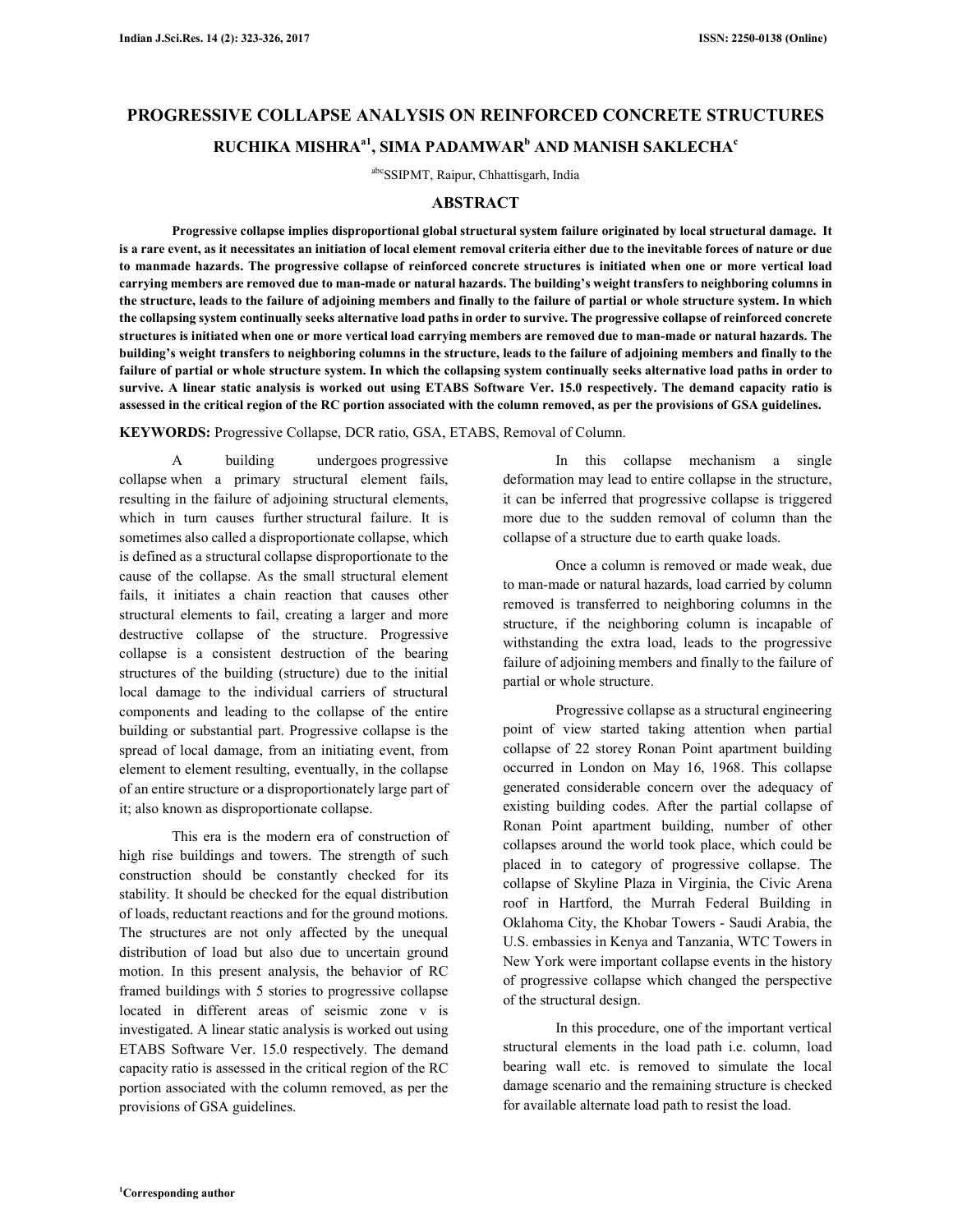### **LITERATURE REVIEW**

The study of progressive collapse analysis is important for designing sustainable and safe structure that can withstand unexpected high magnitude loading. Various theories were developed to analyse the progressive collapse of structure. The literature related to Progressive collapse analysis is given as under:-

Narinen Pekka et al. (2013) The purpose of the study was to describe the process of progressive collapse and to find more methods and approaches to design the structure for preventing from this kind of failure. And the last aim was to find Russian norms and standards and make calculations on progressive collapse of the trade center, according to them. The destruction of World Trade Centre leads to the analysis of progressive collapse.

Rakshith K G, Radhakrishna et al. (2013)The study shows the result of analysis of progressive collapse of framed RCC structure. The study is based on determining the most critical combination of column and beams that may lead to disproportionate collapse. The analysis is carried out using software ETABS V9.7. The structural behavior of the building for progressive collapse, a finite element model is considered using the preprocessing function of structural analysis program. Further loading are assigned to model according to IS codes. Analysis is carried out for member forces and reinforcement details. The obtained DCR values show that columns are safe and beams to be reinforced additionally.

Shivaraju G D, Ashfaque Ahmed Khan et al. (2015) This study is based on the analysis of progressive collapse in RC frame structure for different seismic zones. When a building gets exposed to any natural hazards say Tsunami or Earthquake or due to manmade hazards such as fire, explosion of gases, impact of vehicles, etc., it affects the behavior of structure and causes collapse of a portion of structure or entire building.

Kumar S. Mohan et al. (2016) The research work was focused on progressive collapse analysis of reinforced concrete framed structure under column removal consideration using commercially available computer program ETABS. Pushover analysis was carried out. Then critical columns were identified and removed to initiate the progressive collapse. And parameters such as Demand capacity ratio and Robustness indicator were checked for the acceptance criteria.

S.M. Al Hafian and I.M. May [8](2012)." Seismic Progressive Collapse of Reinforced Concrete Framed Structures (2013) The emphasis of most studies of seismic collapse is on sideway collapse using the incremental dynamic analysis approach, IDA (Vamvatsikos and Cornell, 2002). Uncertainties in ground motions as well as in simulating the seismic collapse behavior associated with modeling the parameters that define lumped plasticity models of the structural component are the focus of these studies.

# **METHODOLOGY**

In this present study, the behavior of RC framed buildings to progressive collapse located in different seismic zones is investigated. The building with 5 storeys is analyzed for different seismic zones. The demand capacity ratio is assessed in the critical region of the RC portion associated with the column removed, as per the provisions of GSA guidelines. The provision of the range & type of progressive collapse in different situation provides much important information with particular regard to progressive collapse resistance, by complementing additional measures in the design. In order to secure structural safety against progressive collapse additional considerations such as abnormal loadings must be taken.

The aim of GSA guidelines is to help in evaluating the risk of progressive collapse. For the determination of analysis we have taken 4x6 bays model with storey as 5 storeys, and analyzed for seismic zone (v). The following analysis cases should be considered.

- **Case1**. Analyze for the sudden loss of a column for one floor above ground level (grade) situated at the corner of the building.
- **Case2**. Analyze for the sudden loss of a column for one floor above ground level (grade) situated at or near the middle of the shorter directions side (X-direction in this case) of the building.
- **Case3**. Interior column removal analysis at any suitable location should be carried out for buildings that have underground parking and/or uncontrolled public gatherings at ground floor areas.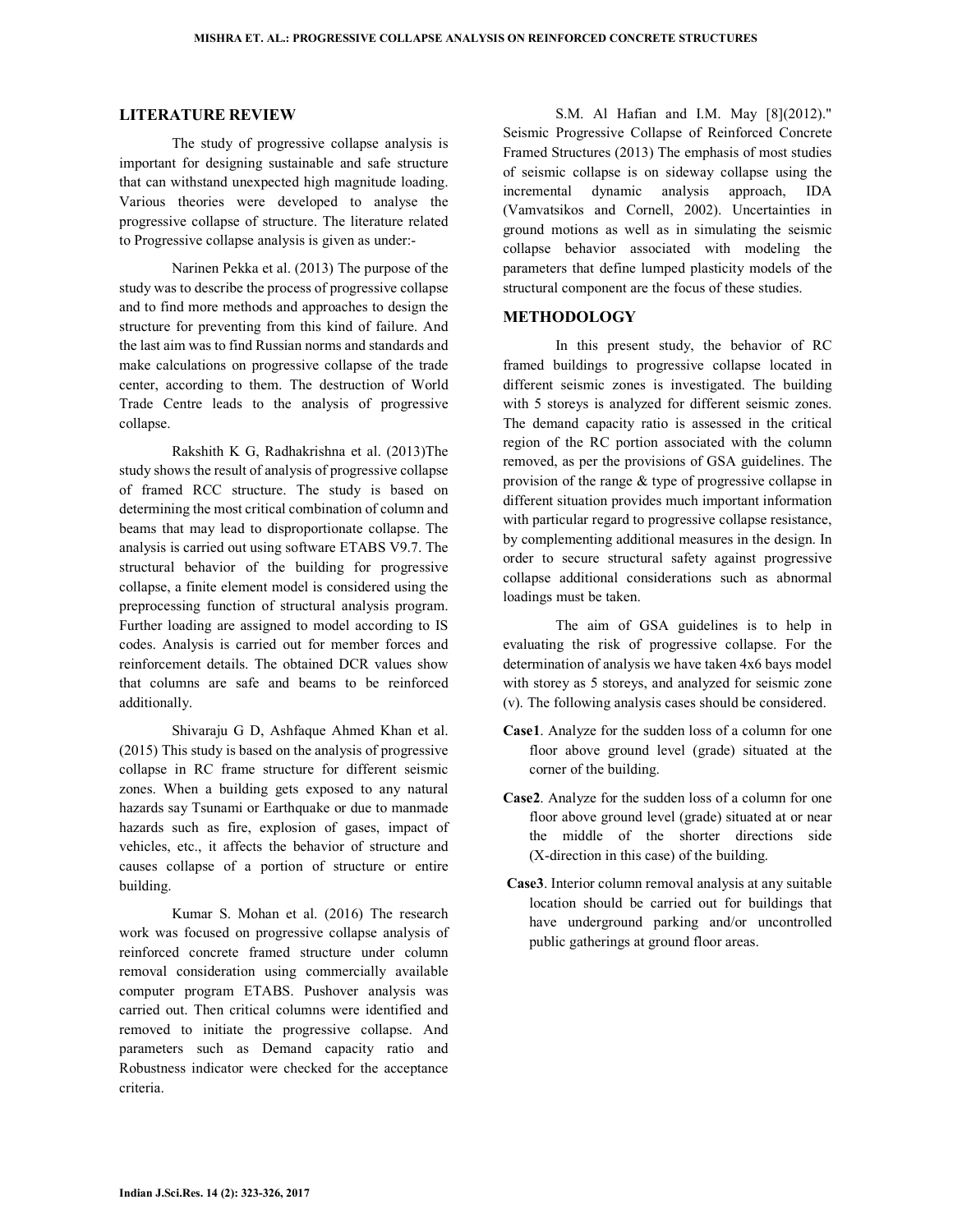

# **Figure 1: Typical 4X6 bay showing cas1, 2, 3 for all storeys building model**

Linear static analysis this analysis is the most fundamental and the easiest type for progressive collapse analysis. It involves statically removal of major structural elements. Since this method is most basic & almost accurate, most conventional load conditions are applied with highly moderate assessment conditions.

- Step1. First, the building is analyzed with gravity load (Dead Load+Live Load)…Eq 1, and obtain the output results for moment and shear without removing any column.
- **Step2.** Now remove a vertical support (column) from the position under consideration and carry out a linear static analysis to the altered structure and Load this model with  $2$ {Dead Load + 0.25(Live Load)}...Eq 2.
- **Step3.** The Static load combinations were entered into the ETABS 2015 V15.0 program and a model of the structure was generated. An ETABS 2015 computer simulation was executed for each case of different Column removal location on the model and the results are reviewed.
- **Step4.** Further, from the analysis results obtained, if the DCR for any member end connection or along the span itself is exceeded the allowable limit based upon moment and shear force, the member is expected as a failed member.
- **Step5.** If DCR value surpass its criteria then it will leads to progressive collapse.

Permissible Criterion For Progressive Collapse The GSA guidelines Advised the use of the Demand–Capacity Ratio (DCR) which is defined as the ratio of the structural member force after the sudden removal of a column to the member strength (capacity) ,as a benchmark to determine the failure of major

structural members by the linear static analysis procedure (GSA 2003).

$$
DCR = Qud / Que \qquad ... Eq 3
$$

Where, Oud = Acting force (demand) observed in member or connection (shear, axial force, bending moment, and possible combined forces) Que = Expected ultimate, unfactored capacity of the member or connection (axial force, moment, shear and possible combined forces) the permissible DCR values for primary and secondary structural elements are:

- Demand capacity ratio (DCR) < 2.0 for typical structural configurations.
- Demand capacity ratio (DCR) < 1.50 for atypical structural configurations.

The analysis of structure is to be done by using ETABS V 15.0. The software is based on the concept of Finite Element Analysis. In the linear static analysis column is removed from the location being considered and linear static analysis with the gravity load imposed on the structure has been carried out. From the analysis results demand at critical locations are obtained and from the original seismically designed section the capacity of the member is determined. Check for the DCR in each structural member is carried out. If the DCR of a member exceeds the acceptance criteria, the member is considered as failed. The demand capacity ratio calculated from linear static procedure helps to determine the potential for progressive collapse of building.

Gravity loads were calculated as per IS 875 part 1 and assigned, Wind loads were calculated as per IS 875 part 2 and assigned, Seismic loads were calculated as per IS 1893, Design load Combinations and service load combinations were given as per IS 875 part 5.

The building analysis is carried out according to the load combination of IS 875 Part 5. The gravity load and Lateral loads are imposed on the frame structure and the analysis is carried out. The Bending Moment behavior in all the three cases are studied for structural elements and the load flow of alternate path method is studied and checked. The demand to capacity ratios (DCR) were calculated to assess the state of the building with damaged column. And the vulnerability of the building with respect to all the three cases is checked by determination of Robustness indicator. Finally check for the demand capacity ratio (DCR) in each structural member is carried out. If the DCR value of a member exceeds the criteria for acceptance as per GSA guidelines, the member is considered as failed. The DCR